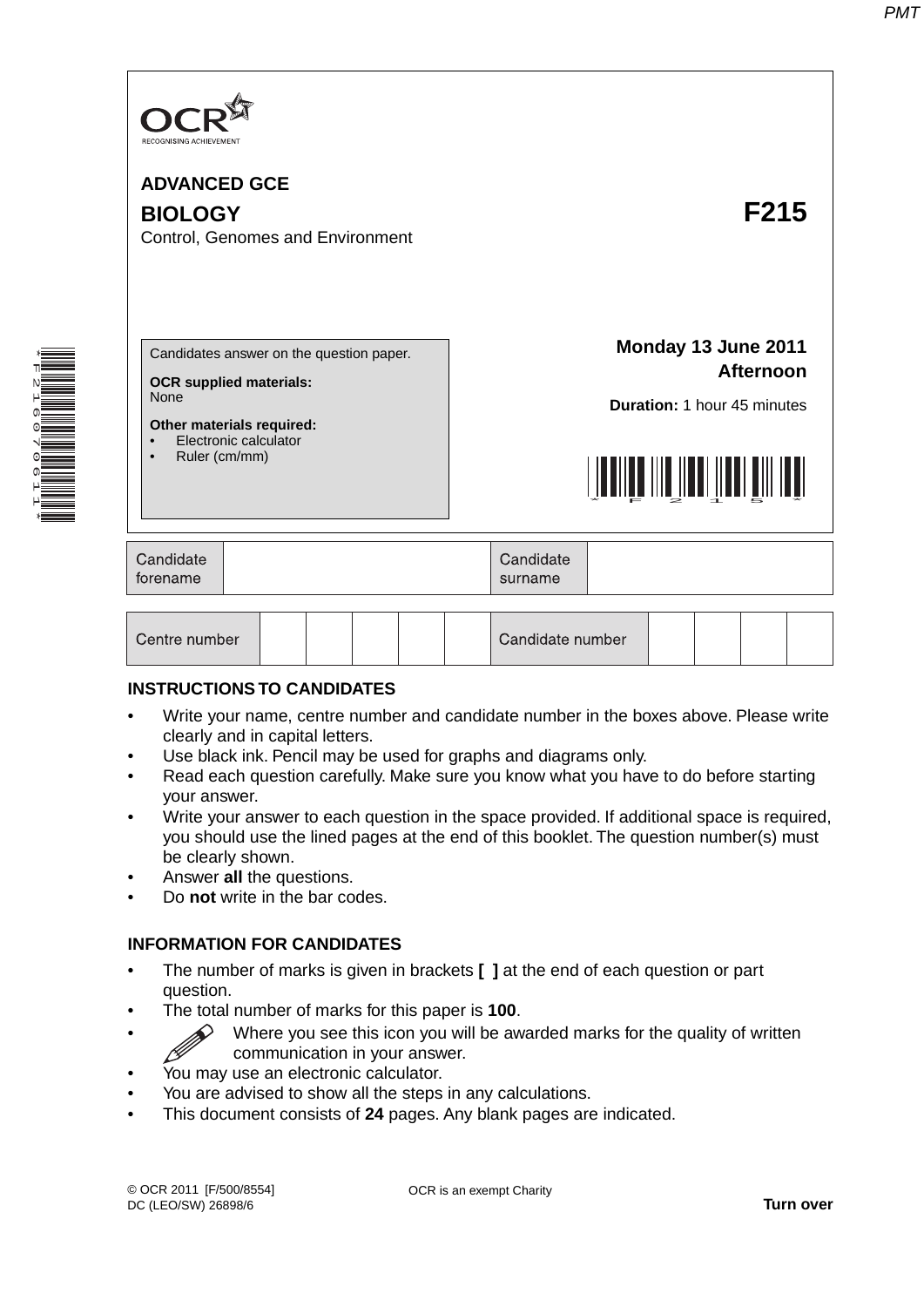## Answer **all** the questions.

- **1** Knowledge of the nitrogen cycle can be used to make decisions about management of farmland. A farmer uses her grass meadow to raise sheep. In a separate field she grows cabbages.
	- **(a)** Fig. 1.1 shows part of the nitrogen cycle. The four boxes on the bottom line of the diagram refer to substances in the soil.





 **(i)** Briefly describe the steps that must occur for plant protein to be converted to animal protein in the farmer's sheep, as shown by arrow **A** on Fig. 1.1.

 ........................................................................................................................................... ........................................................................................................................................... ........................................................................................................................................... ........................................................................................................................................... ........................................................................................................................................... ........................................................................................................................................... ........................................................................................................................................... ...................................................................................................................................... **[3]**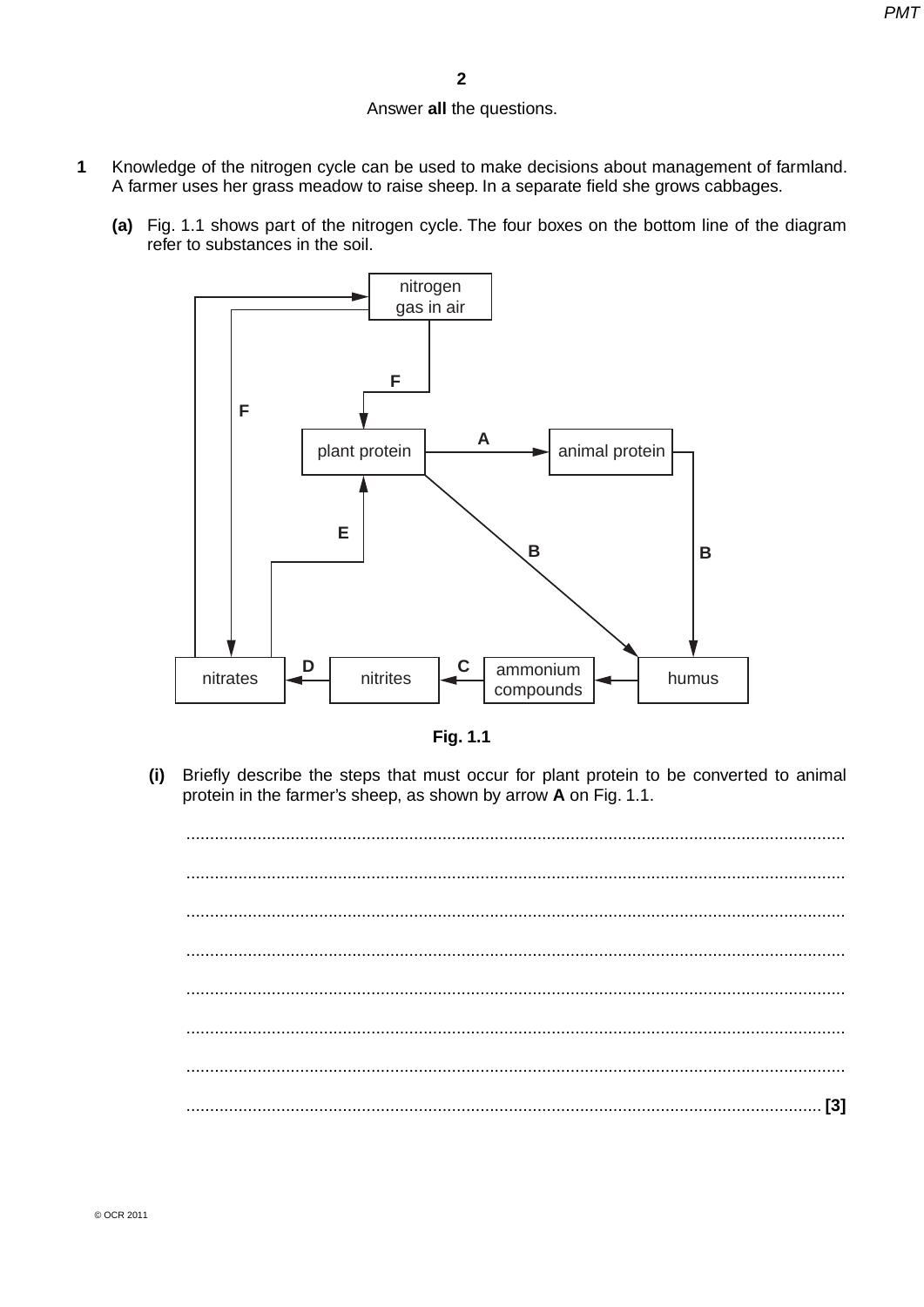| (ii)  | List the processes which contribute to <b>B</b> in the meadow where sheep are raised.                                                                                             |
|-------|-----------------------------------------------------------------------------------------------------------------------------------------------------------------------------------|
|       |                                                                                                                                                                                   |
|       |                                                                                                                                                                                   |
|       |                                                                                                                                                                                   |
| (iii) | Name the bacteria that carry out processes C and D, and explain the significance of<br>these bacteria for the growth of plants.                                                   |
|       |                                                                                                                                                                                   |
|       |                                                                                                                                                                                   |
|       |                                                                                                                                                                                   |
|       |                                                                                                                                                                                   |
|       |                                                                                                                                                                                   |
|       |                                                                                                                                                                                   |
| (iv)  | Use the letters on Fig. 1.1 to explain why the soil nitrate concentration will decrease in<br>the cabbage field if it is used to grow repeated crops of cabbages year after year. |
|       |                                                                                                                                                                                   |
|       |                                                                                                                                                                                   |
|       |                                                                                                                                                                                   |
|       |                                                                                                                                                                                   |
|       |                                                                                                                                                                                   |
|       |                                                                                                                                                                                   |
|       | $[3]$                                                                                                                                                                             |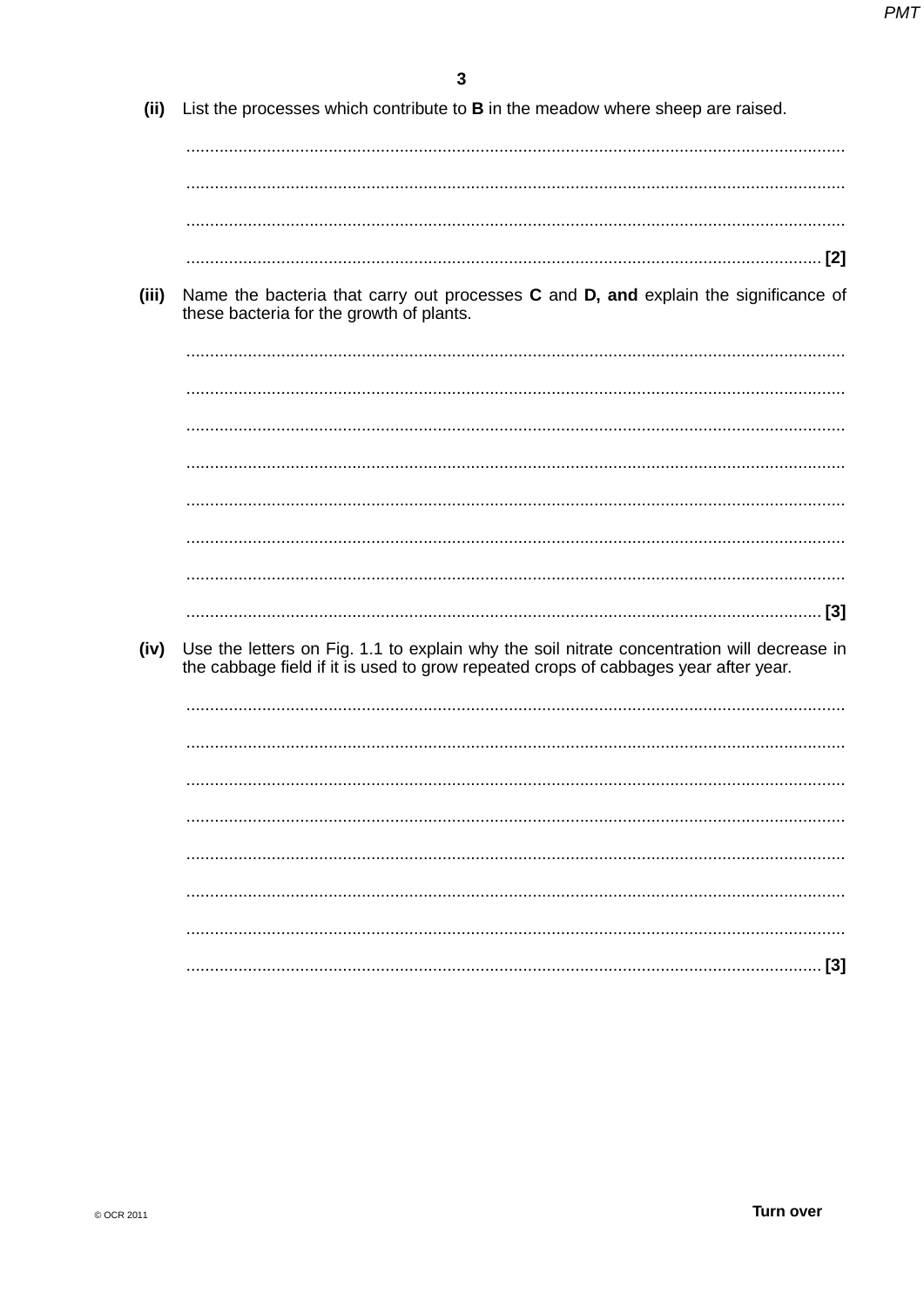

Fig. 1.1

 $(v)$ The farmer does not wish to use inorganic fertiliser to replace the nitrate in the soil of the cabbage field. She wishes to make use of process F.

Suggest a crop she could plant that would allow process F to occur and explain how this would add nitrate to the soil.

 $\ddotsc$  $\ddotsc$  $\sim$   $\sim$   $\sim$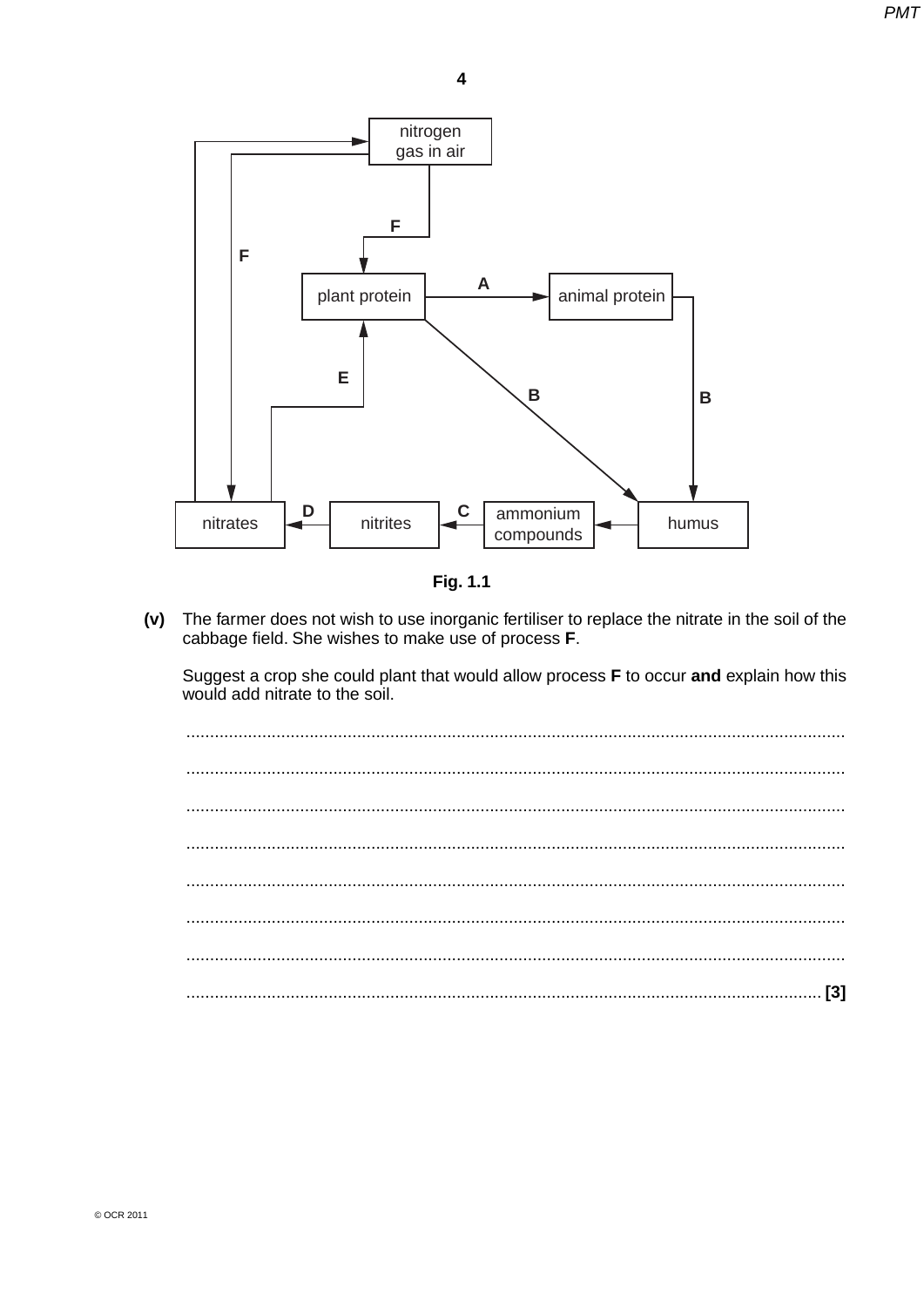(b) The sheep on this farm belong to a rare breed called Greyface Dartmoor. The Rare Breeds Survival Trust (RBST) gives advice on looking after these sheep and keep records to monitor the breeding of these sheep, in order to maintain a healthy population.

Why is the continued existence of rare breeds of farm animals desirable?

- (c) North Ronaldsay sheep are listed as 'endangered' by the Rare Breeds Survival Trust. These sheep were raised on a small Scottish Island where they were kept along the seashore for most of the year. The sheep developed an unusual metabolism that allowed them to survive by eating seaweed. They are, however, susceptible to copper poisoning when fed on grass.
	- State the two essential steps that must have occurred for a breed to develop a distinctive  $(i)$ metabolism, such as the ability to eat mainly seaweed.

 $(ii)$ Suggest what particular problems make the North Ronaldsay breed one of the most endangered sheep breeds in the United Kingdom.

[Total: 20]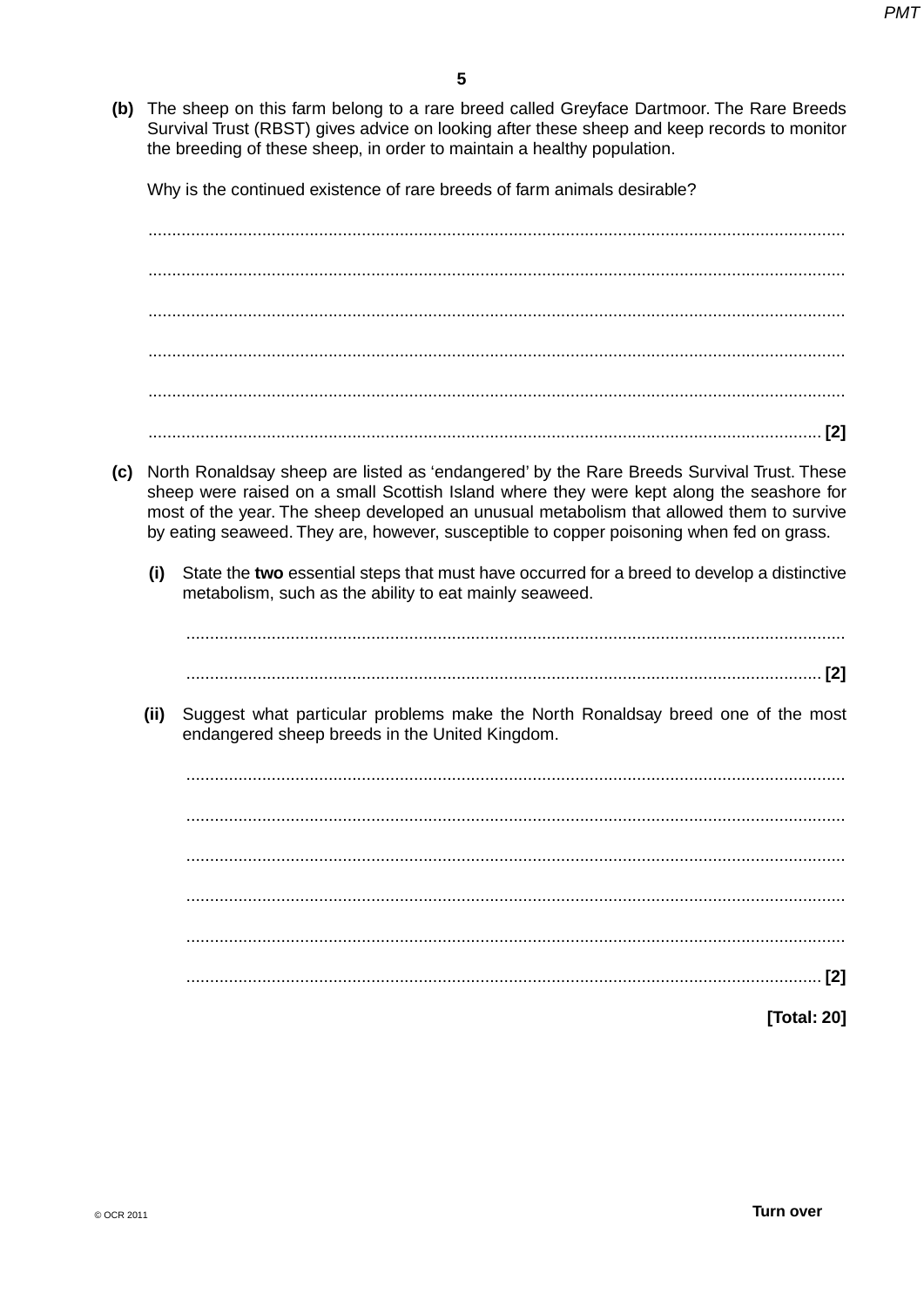- $\overline{2}$ Animals behave in ways that enhance their survival and reproductive capacity. This behaviour may be innate or learned.
	- (a) Describe what is meant by:
		- innate behaviour  $(i)$

 $(i)$ learned behaviour.

(b) Describe the advantages to animals of innate and learned behaviour, with reference to specific examples of each type of behaviour.

> Your answer should include both types of behaviour and make clear the advantages to the animals of your chosen examples.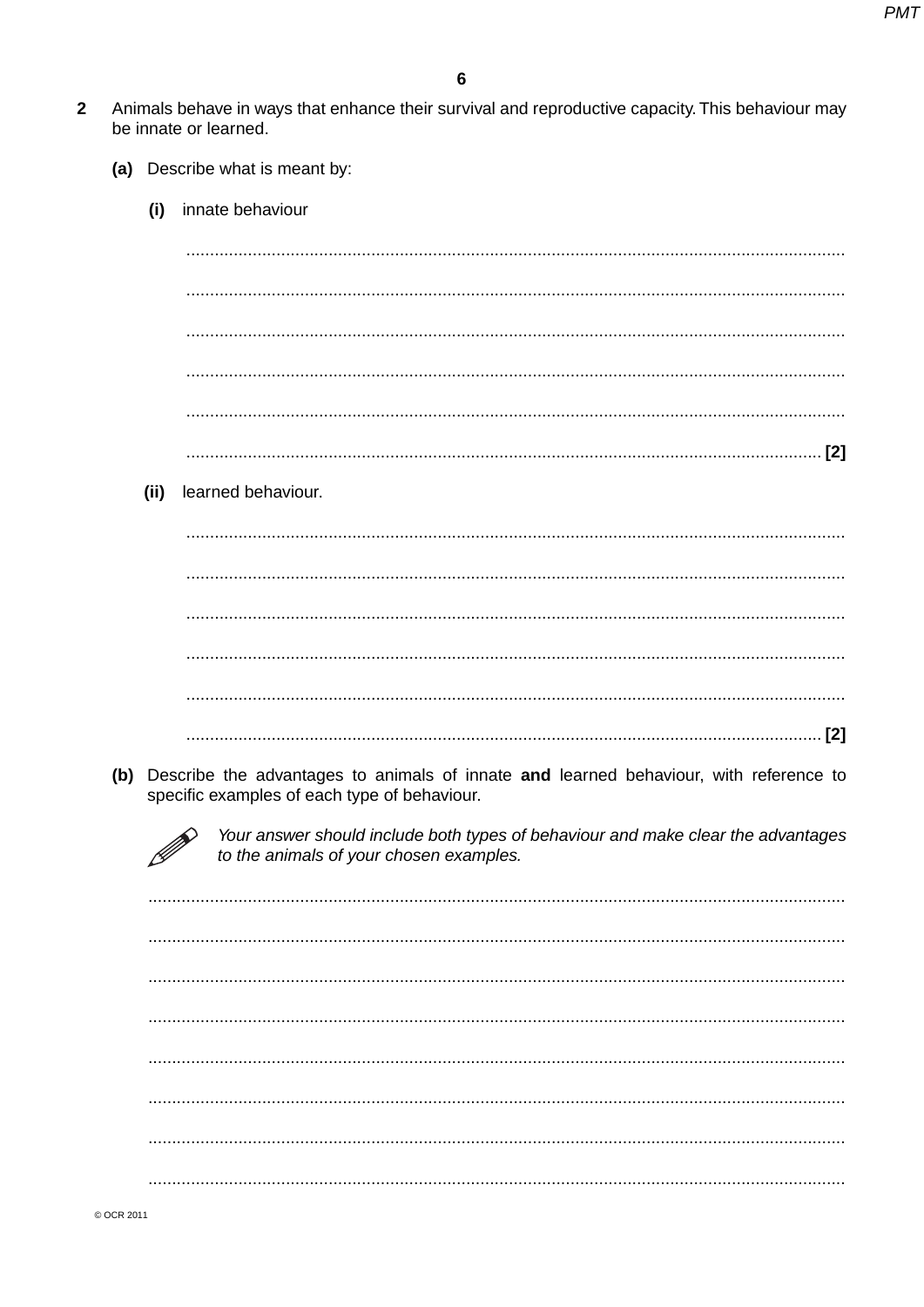| [Total: 15] |
|-------------|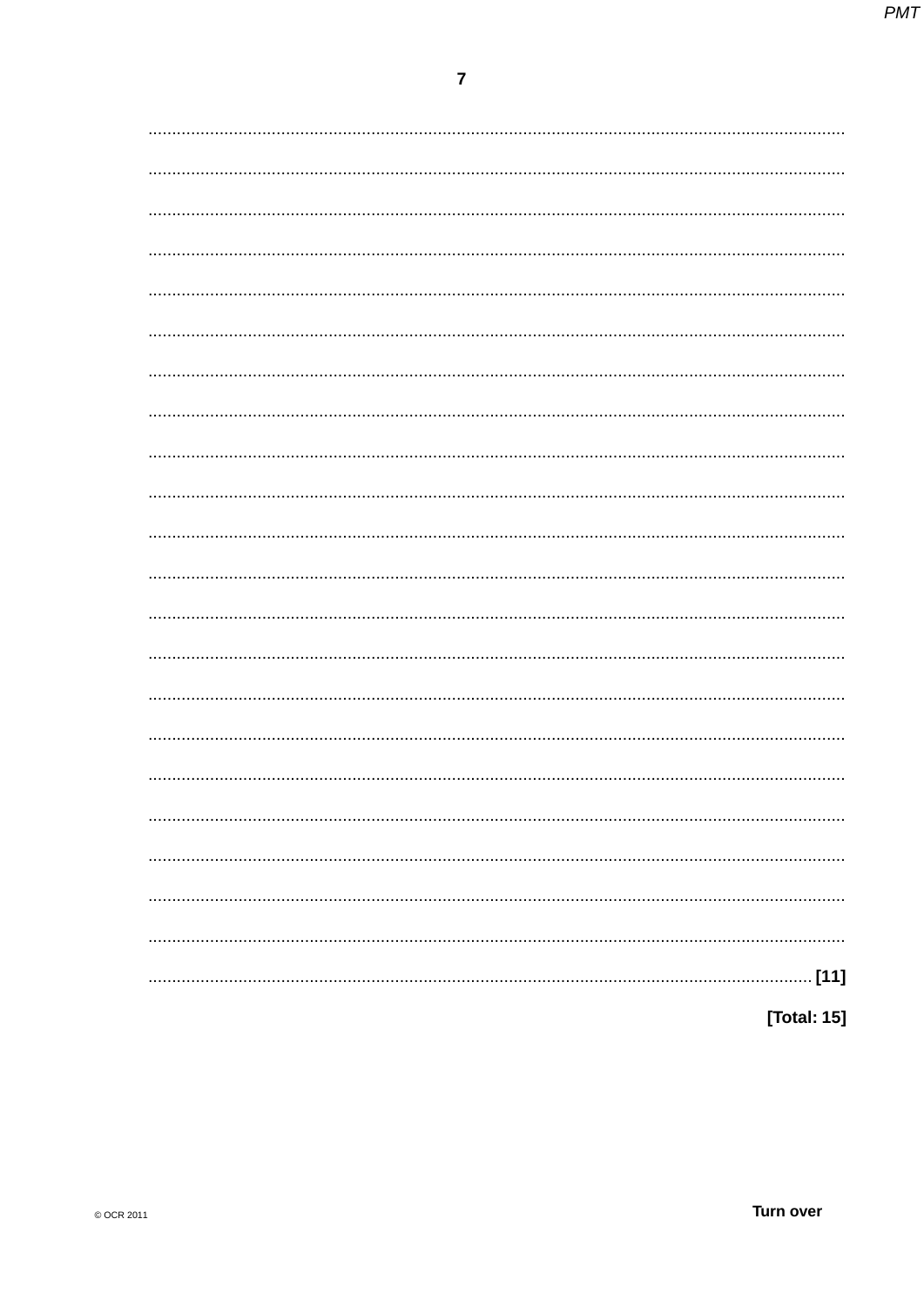**3** Molecular evidence has shown that all specimens of the English Elm tree, *Ulmus procera*, form a genetically isolated clone. English Elms developed from a variety of elm brought to Britain from Rome in the first century A.D.

Although English Elm trees make pollen, they rarely produce seeds. Instead they spread by developing structures known as suckers from their roots. Each sucker can grow into a new tree.

This tendency of elms to create suckers has been exploited by humans, who have separated the suckers, with roots attached, and used them to plant hedges and establish new woodlands.

 **(a) (i)** Suggest a technique that could be used to provide **molecular** evidence that all English Elm trees form a clone.

...................................................................................................................................... **[1]**

 **(ii)** State why the English Elm clone is genetically isolated from other varieties of elm.

 ........................................................................................................................................... ...................................................................................................................................... **[1]**

 **(iii)** State the name given to the process in which plants reproduce asexually by means such as suckers.

...................................................................................................................................... **[1]**

 **(b)** In 1967, a new, virulent strain of an elm disease fungus arrived in Great Britain on imported timber. Beetles that lived under the bark of elm trees spread the fungus.

The saws used to cut down dead branches were not sterilised after use. When the saws were used to prune healthy trees, these trees became infected. Approximately 25 million elm trees, most of the English Elm population, died within a few years of the arrival of this fungus.

Explain why there was such a rapid loss of elm trees in Britain as a result of this elm disease.

...................................................................................................................................................

 ................................................................................................................................................... ................................................................................................................................................... ................................................................................................................................................... ................................................................................................................................................... ................................................................................................................................................... ................................................................................................................................................... ................................................................................................................................................... ................................................................................................................................................... .............................................................................................................................................. **[4]**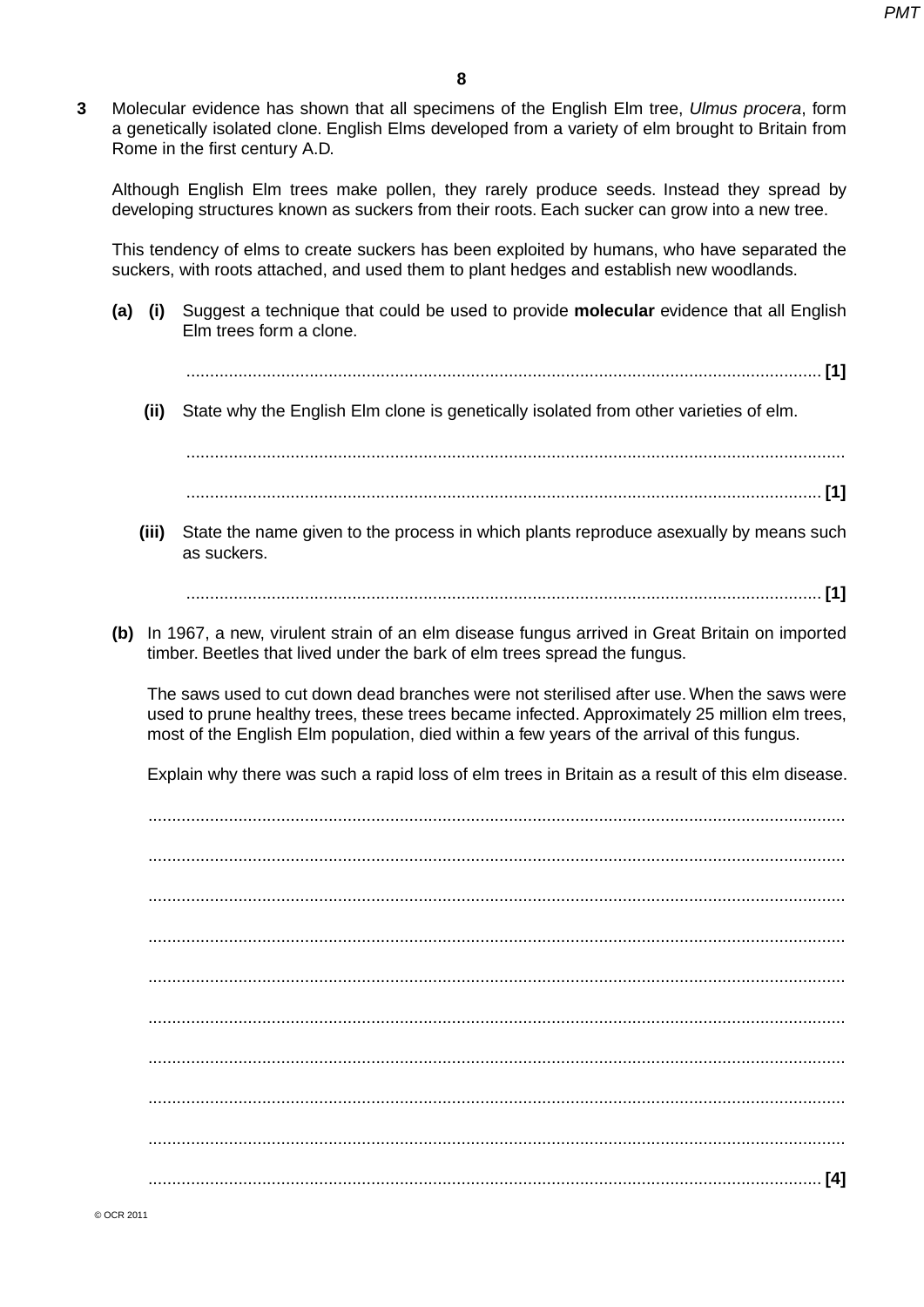- (c) Elm trees respond to fungal infection by plugging their xylem vessels. The leaves on the upper branches of the tree then turn yellow and die. When most of the branches have lost their leaves and died, the roots are weakened and may also die.
	- Explain why the plugging of xylem vessels will result in the leaves of the upper branches  $(i)$ turning yellow.

 $(ii)$ Explain why the loss of leaves from the tree may result in the death of the tree's roots.

# **QUESTION 3(d) STARTS ON PAGE 10**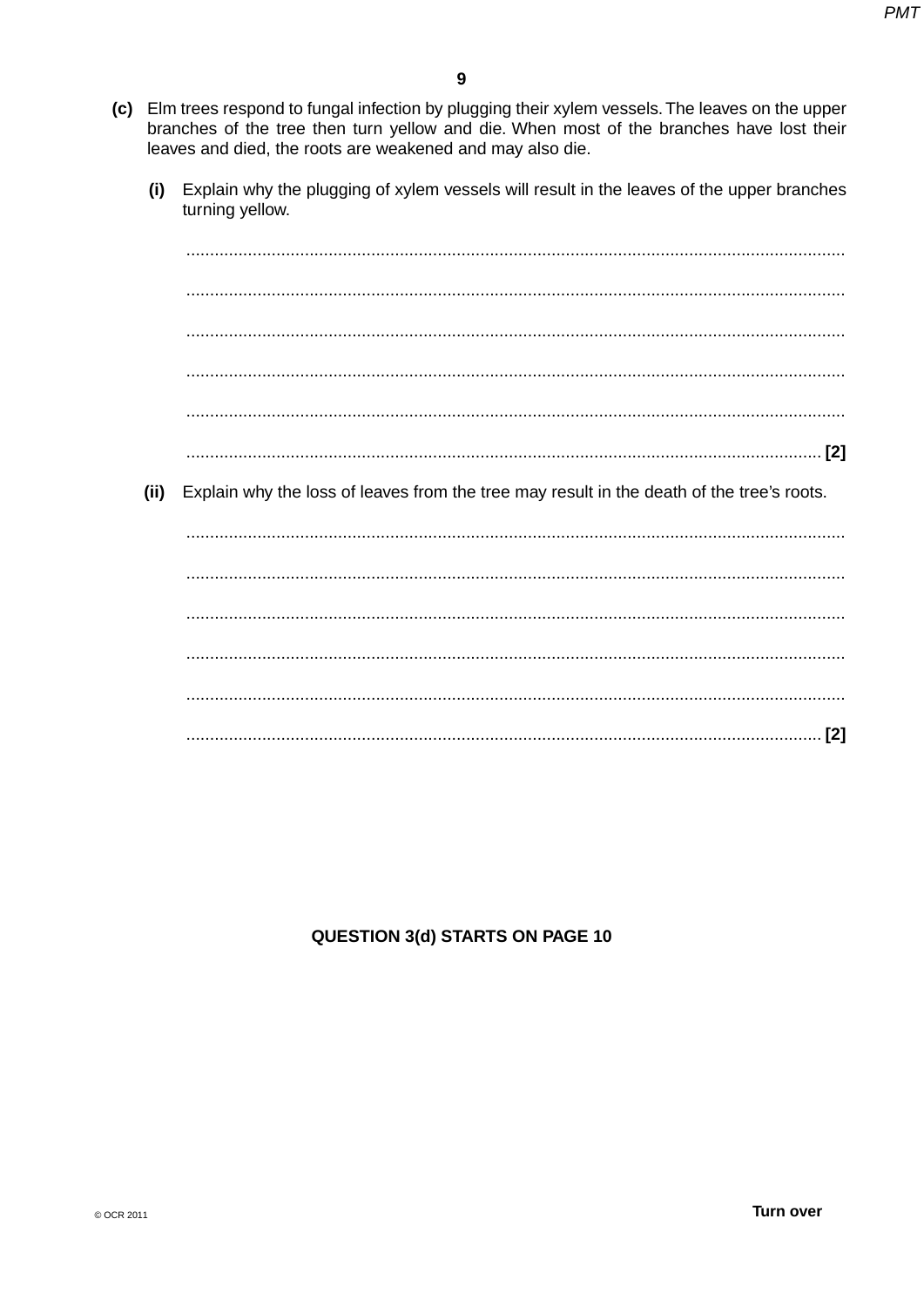(d) Many ornamental plants for gardens can be cloned by tissue culture.

Describe the process of cloning plants by tissue culture.

D

In your answer you should make clear the order in which the steps of the process occur.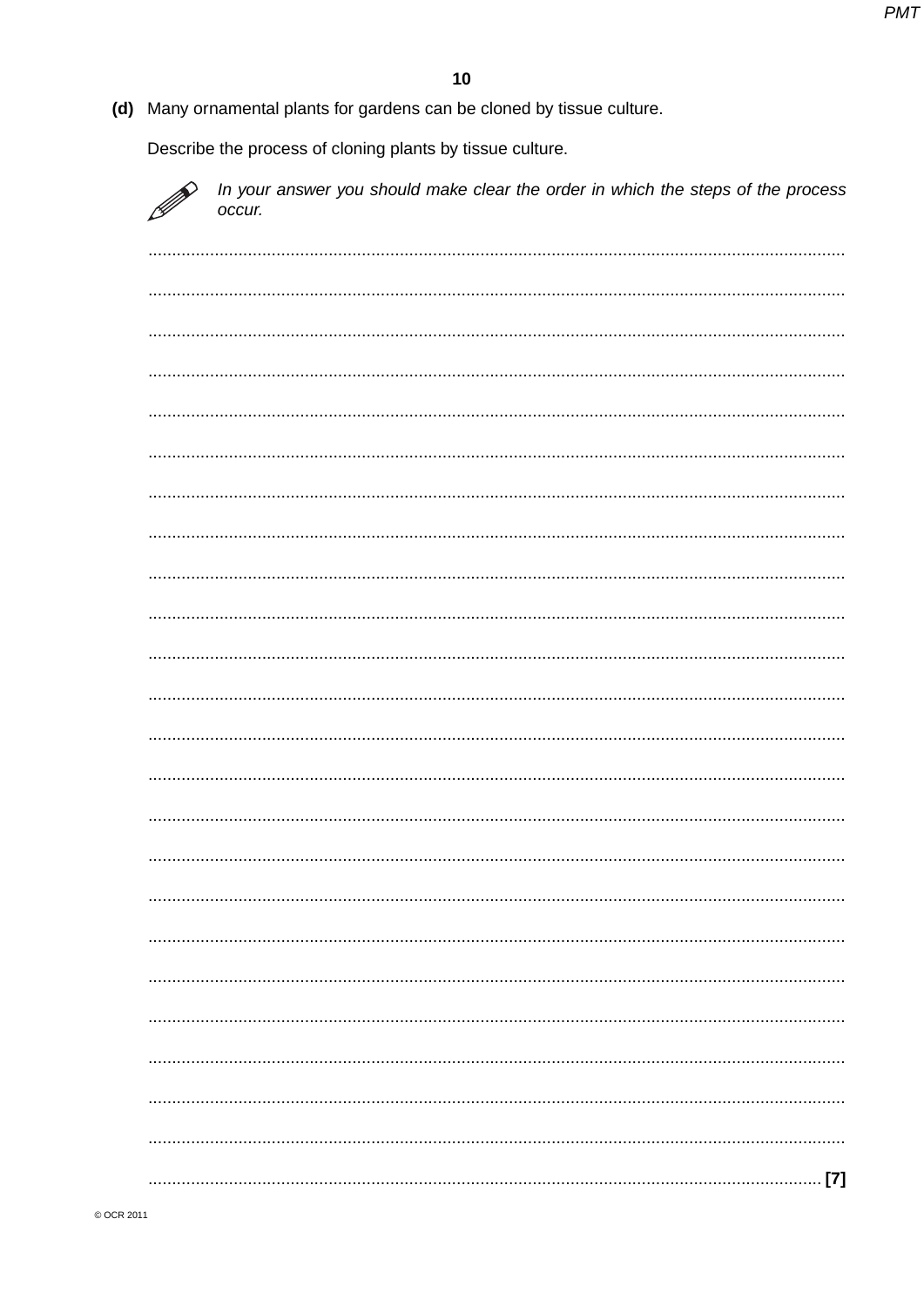(e) List two advantages and two disadvantages of cloning plants by tissue culture.

| <b>Total: 221</b> |
|-------------------|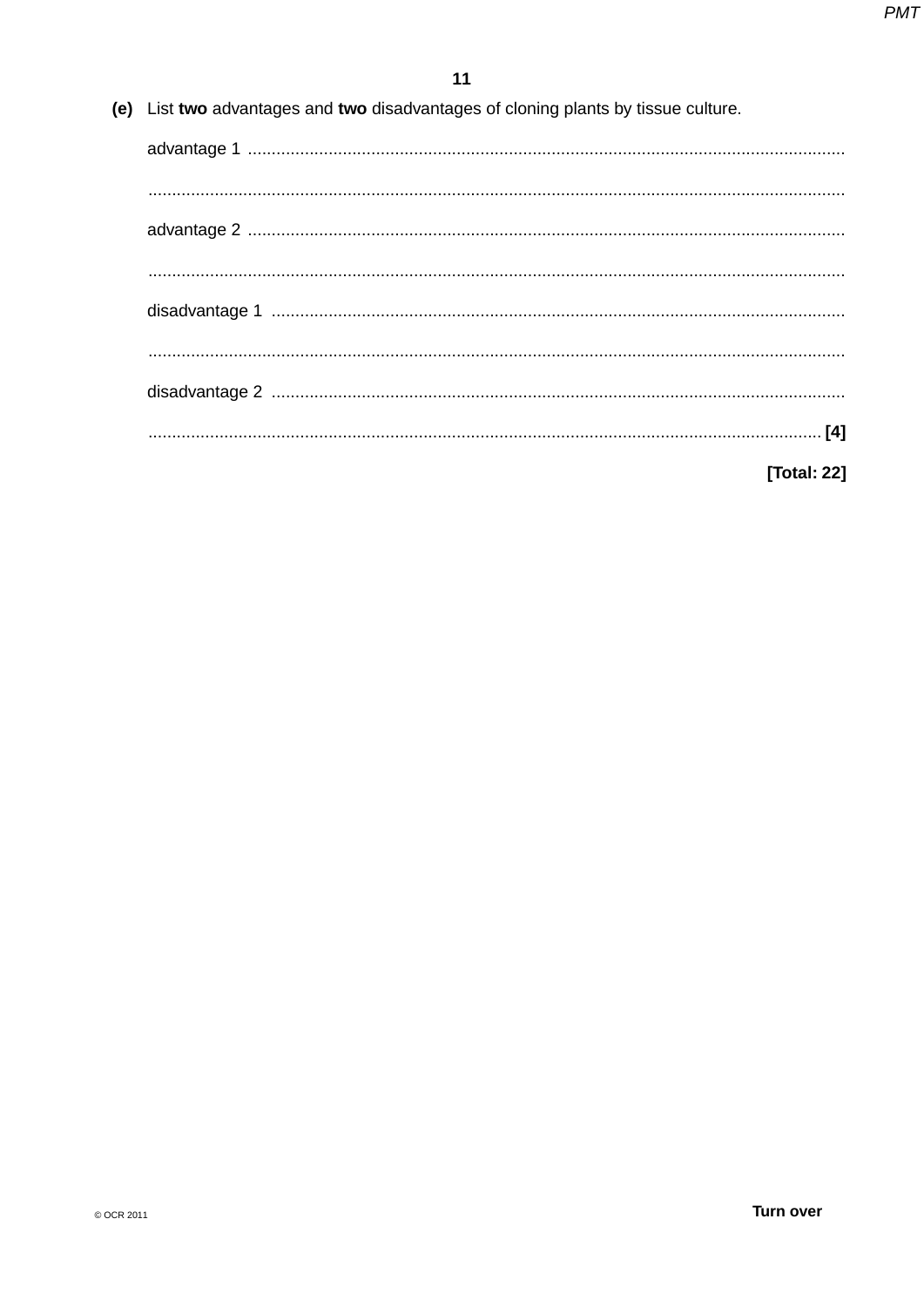- **4** Wading birds (waders) are birds that feed in shallow water. Table 4.1 shows changes in the population size of four species of wader in two areas of the Western Isles off the coast of Scotland.
	- Area 1 is an area that has remained free of hedgehogs.
	- Area 2 is an area where four hedgehogs were introduced from the mainland in 1974. Since then, they have established a large population.

Hedgehogs eat the eggs of ground-nesting birds like waders.

|                             | number of breeding pairs of wader birds |      |                            |      |  |
|-----------------------------|-----------------------------------------|------|----------------------------|------|--|
|                             | area 1 (hedgehogs absent)               |      | area 2 (hedgehogs present) |      |  |
| year<br>species<br>of wader | 1983                                    | 2000 | 1983                       | 2000 |  |
| lapwing                     | 1104                                    | 1364 | 1869                       | 1287 |  |
| redshank                    | 486                                     | 733  | 1288                       | 760  |  |
| dunlin                      | 803                                     | 558  | 2016                       | 884  |  |
| snipe                       | 172                                     | 154  | 655                        | 280  |  |

### **Table 4.1**

 **(a) (i)** Calculate the percentage decrease in the number of breeding pairs of **snipe** in **area 2** between 1983 and 2000.

Show your working.

Answer = ....................................................... % **[2]**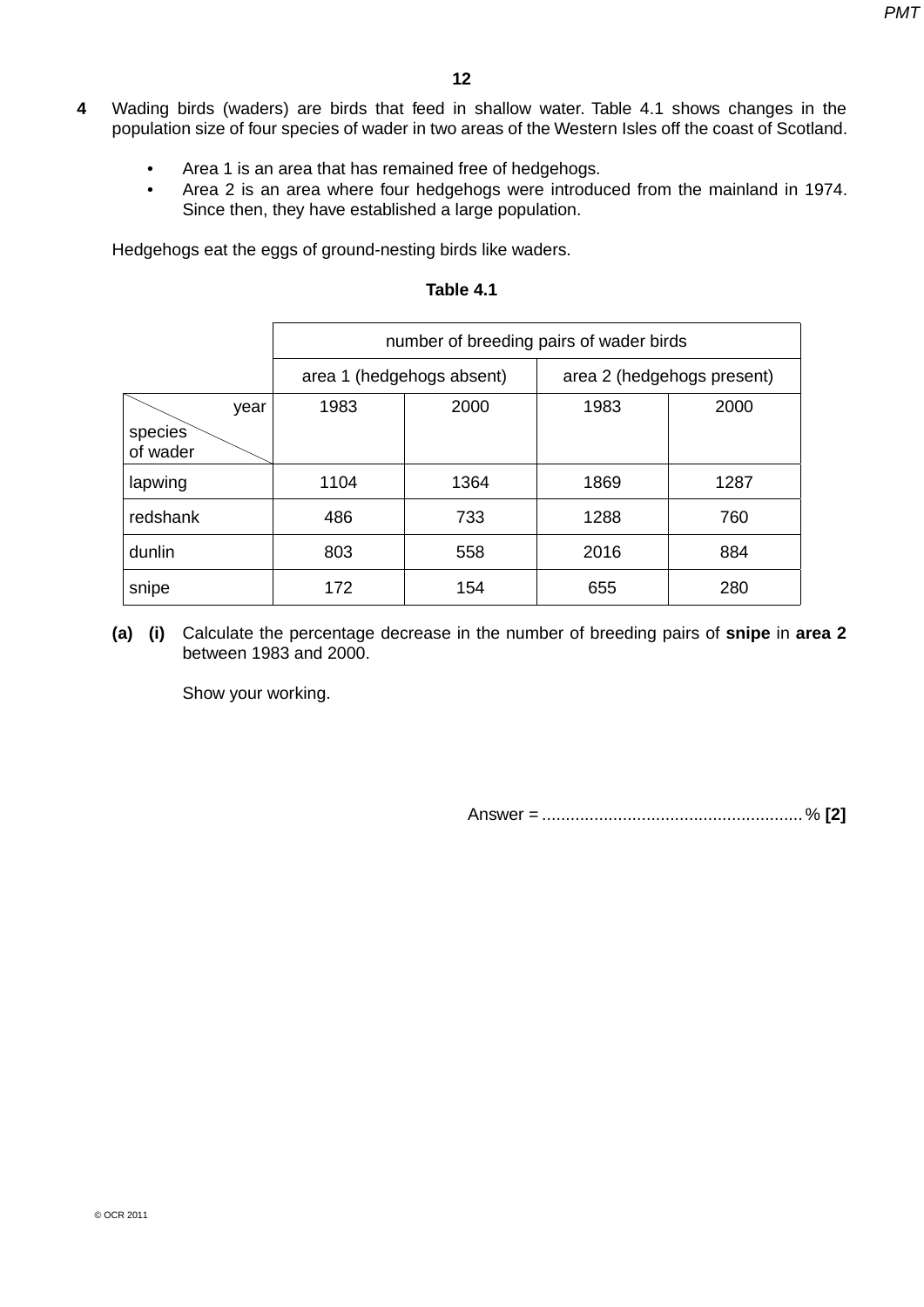(ii) Use the data in Table 4.1 to describe and explain the effect of the introduction of hedgehogs on the number of breeding pairs of waders in area 2.

| (iii) | Suggest two factors that might have allowed a large population of hedgehogs to increase<br>from just four individuals in area 2. |  |
|-------|----------------------------------------------------------------------------------------------------------------------------------|--|
|       | Explain how each factor has led to an increase in the hedgehog population.                                                       |  |
|       |                                                                                                                                  |  |
|       |                                                                                                                                  |  |
|       |                                                                                                                                  |  |
|       |                                                                                                                                  |  |
|       | 2                                                                                                                                |  |
|       |                                                                                                                                  |  |
|       |                                                                                                                                  |  |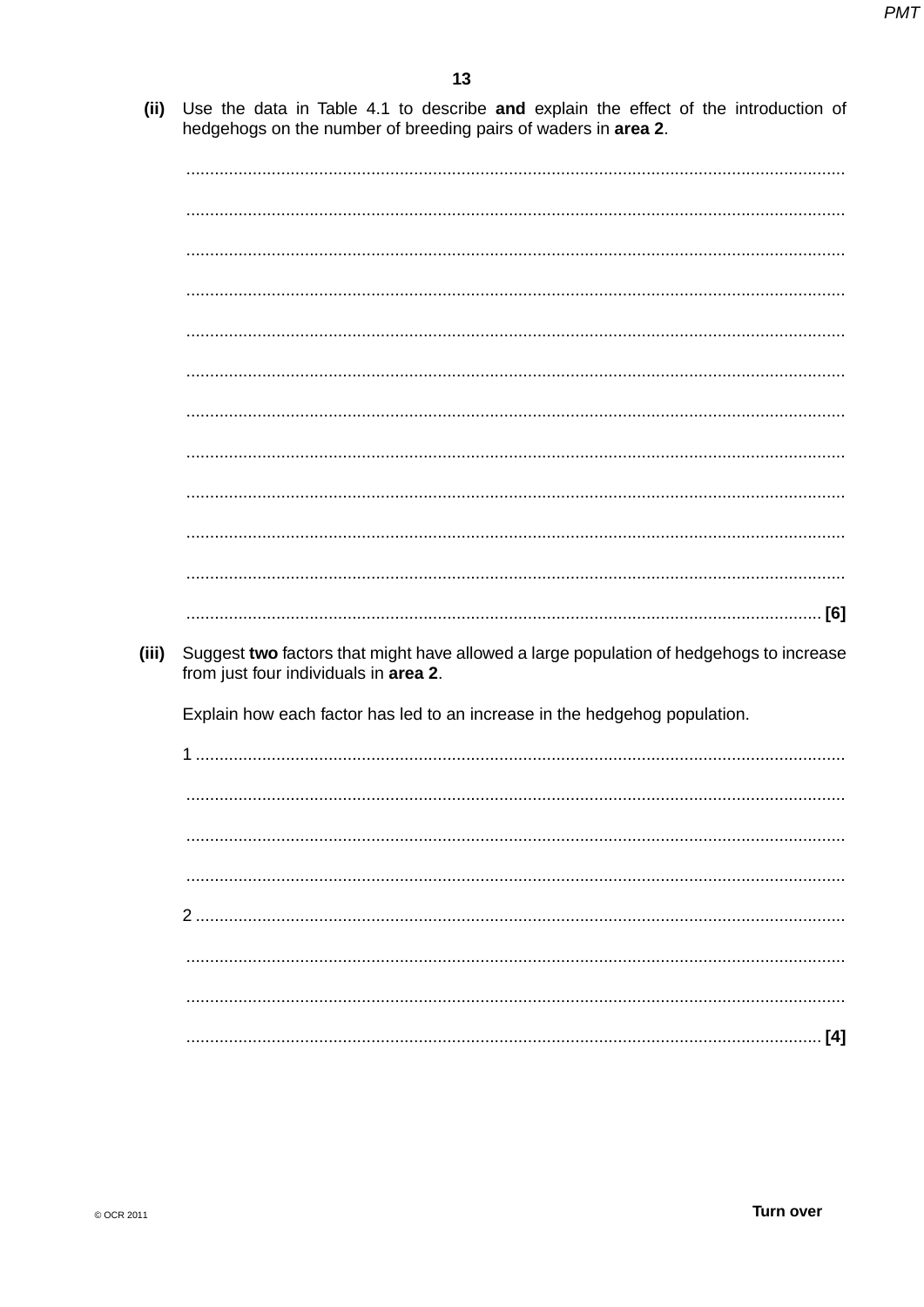- (b) Three suggested methods to reduce the effect of hedgehogs on the numbers of waders in area 2 were considered. These were:
	- trapping and moving hedgehogs to the mainland  $\ddot{\phantom{1}}$
	- trapping hedgehogs and keeping them in captivity indefinitely  $\bullet$
	- trapping of hedgehogs followed by humane killing.

The third method was judged to be the most effective and likely to succeed in reducing hedgehog numbers.

Comment on the ethical issues involved in making this decision.

[Total: 15]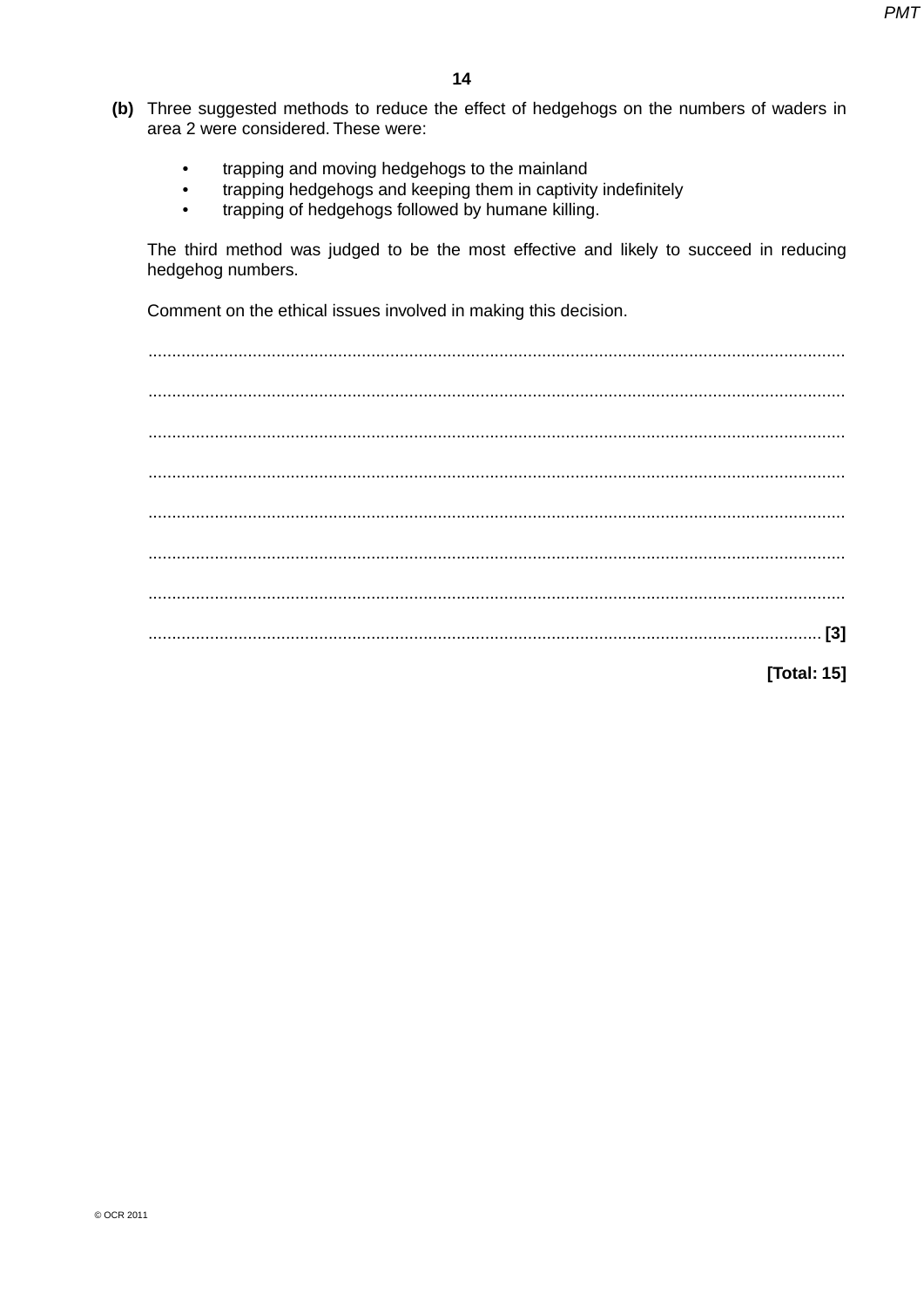#### **PLEASE DO NOT WRITE ON THIS PAGE**

# **QUESTION 5 STARTS ON PAGE 16**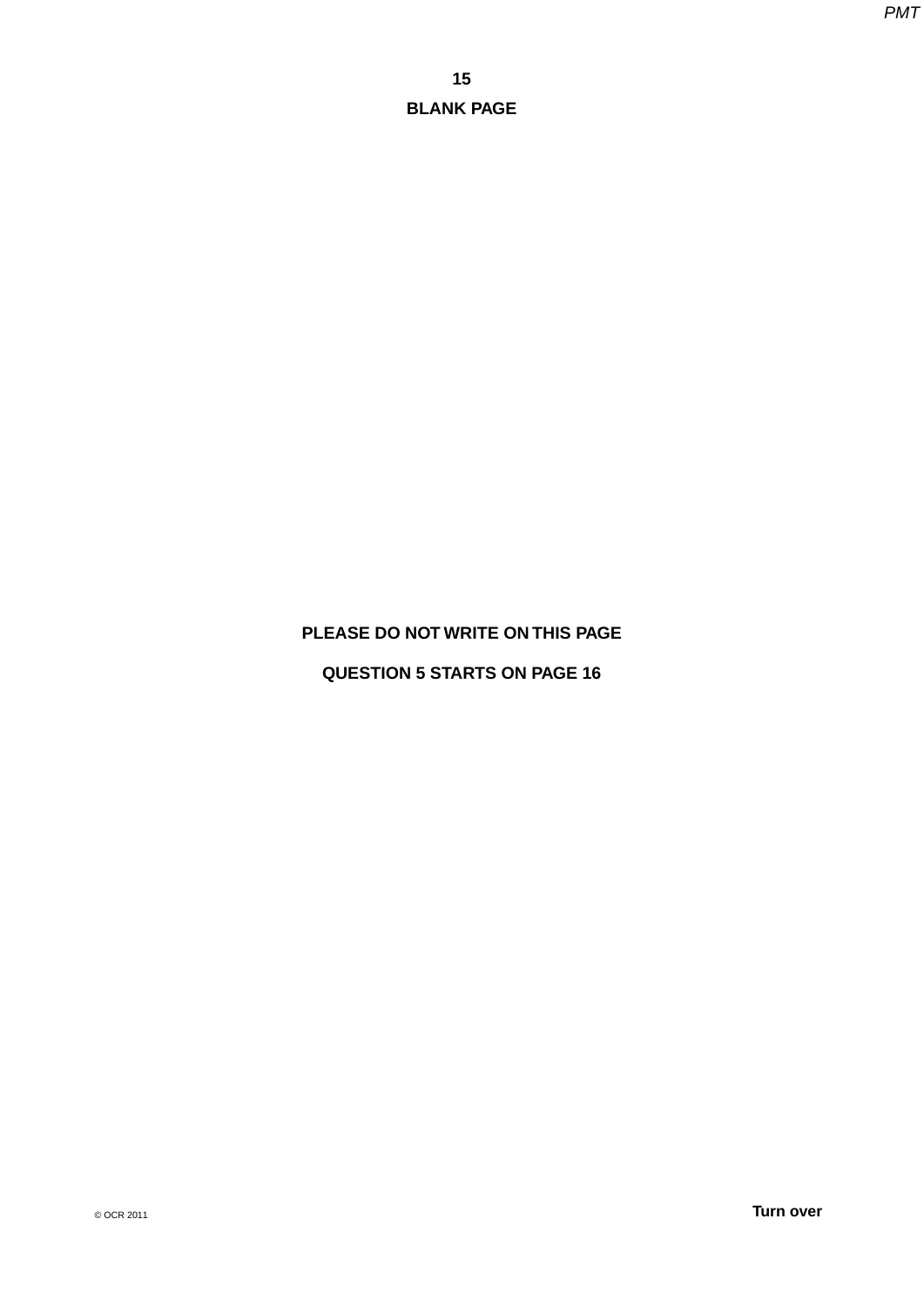**5** Fig. 5.1 is a circular representation of the genetic code.



**Fig. 5.1**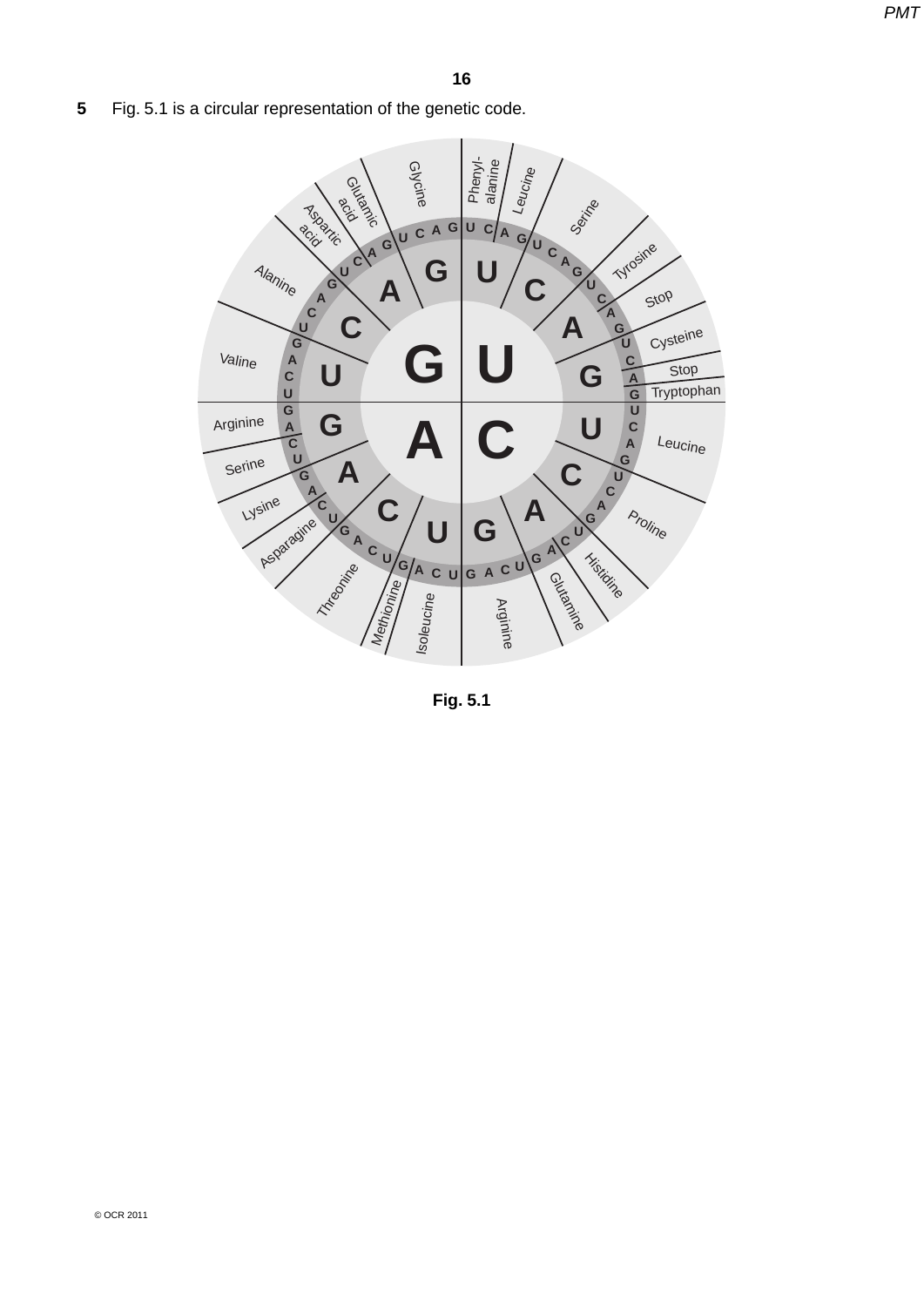(a) Fig. 5.2 shows a sequence of bases coding for a sequence of amino acids. The name of the third amino acid in the sequence has been filled in.

| <b>AUG</b> | <b>AGG</b> | <b>AAG</b> | <b>ACA</b> | <b>UGG</b> |
|------------|------------|------------|------------|------------|
|            | 0          | lysine     |            | 5          |



Identify the remaining amino acids in the sequence.

 $\overline{3}$ lysine (b) State the name of the stage of protein synthesis represented in Fig. 5.2 and name the organelle in the cell where this takes place. (c) Identify the type of nucleic acid that holds the sequence of bases shown in Fig. 5.2. (d) Using the information in Fig. 5.1, list the three triplet codons that would cause termination of a polypeptide chain (stop codons) and explain why these codons have this effect. (e) What name would be given to a mutation that resulted in a change of the codon **UUU to UUC?** [Total: 9]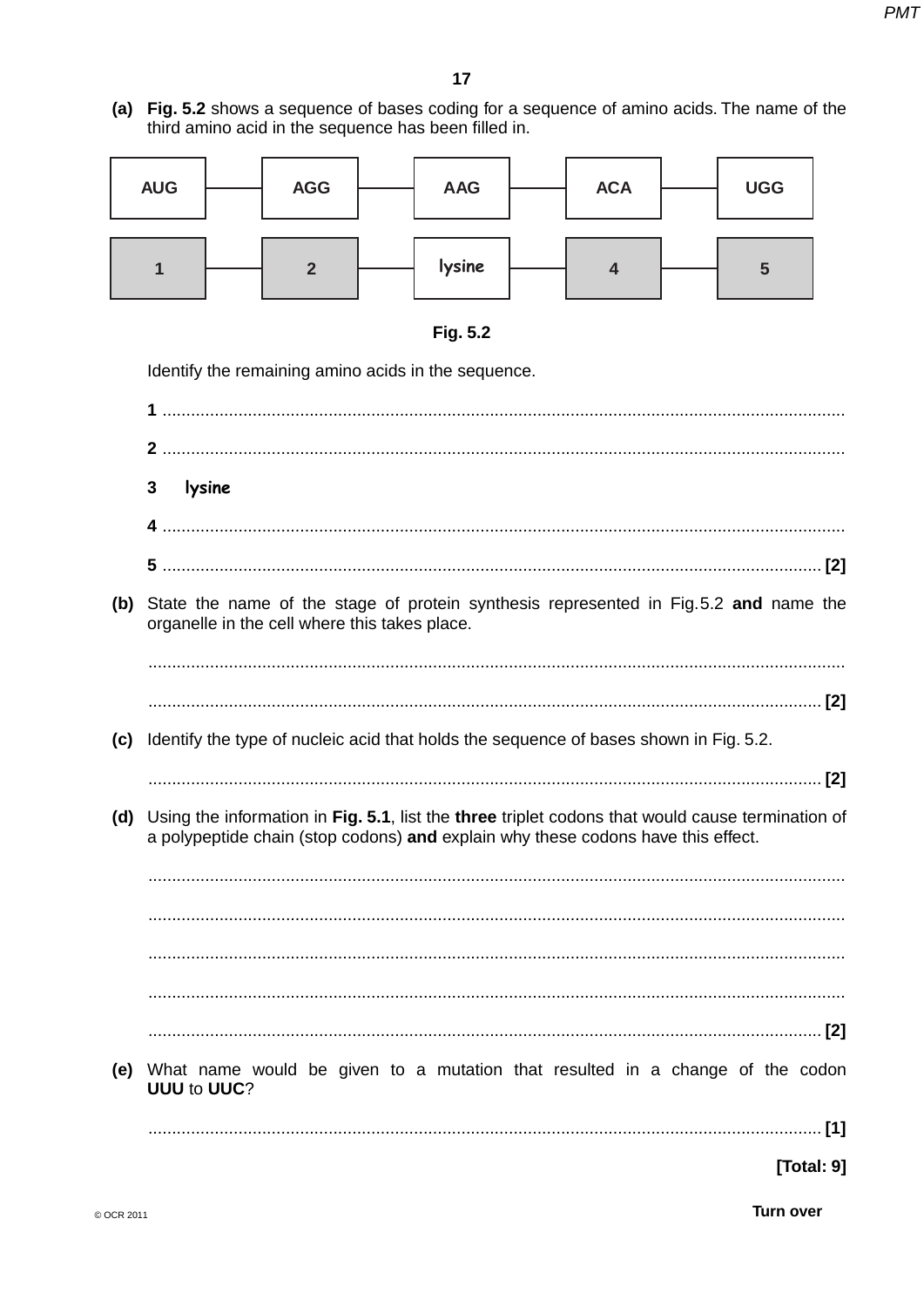| 6 | Describe the differences between:                                |
|---|------------------------------------------------------------------|
|   | (a) somatic cell gene therapy and germ line cell gene therapy    |
|   |                                                                  |
|   |                                                                  |
|   |                                                                  |
|   |                                                                  |
|   |                                                                  |
|   |                                                                  |
|   | (b) the central nervous system and the peripheral nervous system |
|   |                                                                  |
|   |                                                                  |
|   |                                                                  |
|   |                                                                  |
|   |                                                                  |
|   |                                                                  |
|   |                                                                  |
|   |                                                                  |
|   |                                                                  |
|   | (c) prophase 1 of meiosis and prophase 2 of meiosis.             |
|   |                                                                  |
|   |                                                                  |
|   |                                                                  |
|   |                                                                  |
|   | $[2]$                                                            |
|   | [Total: 8]                                                       |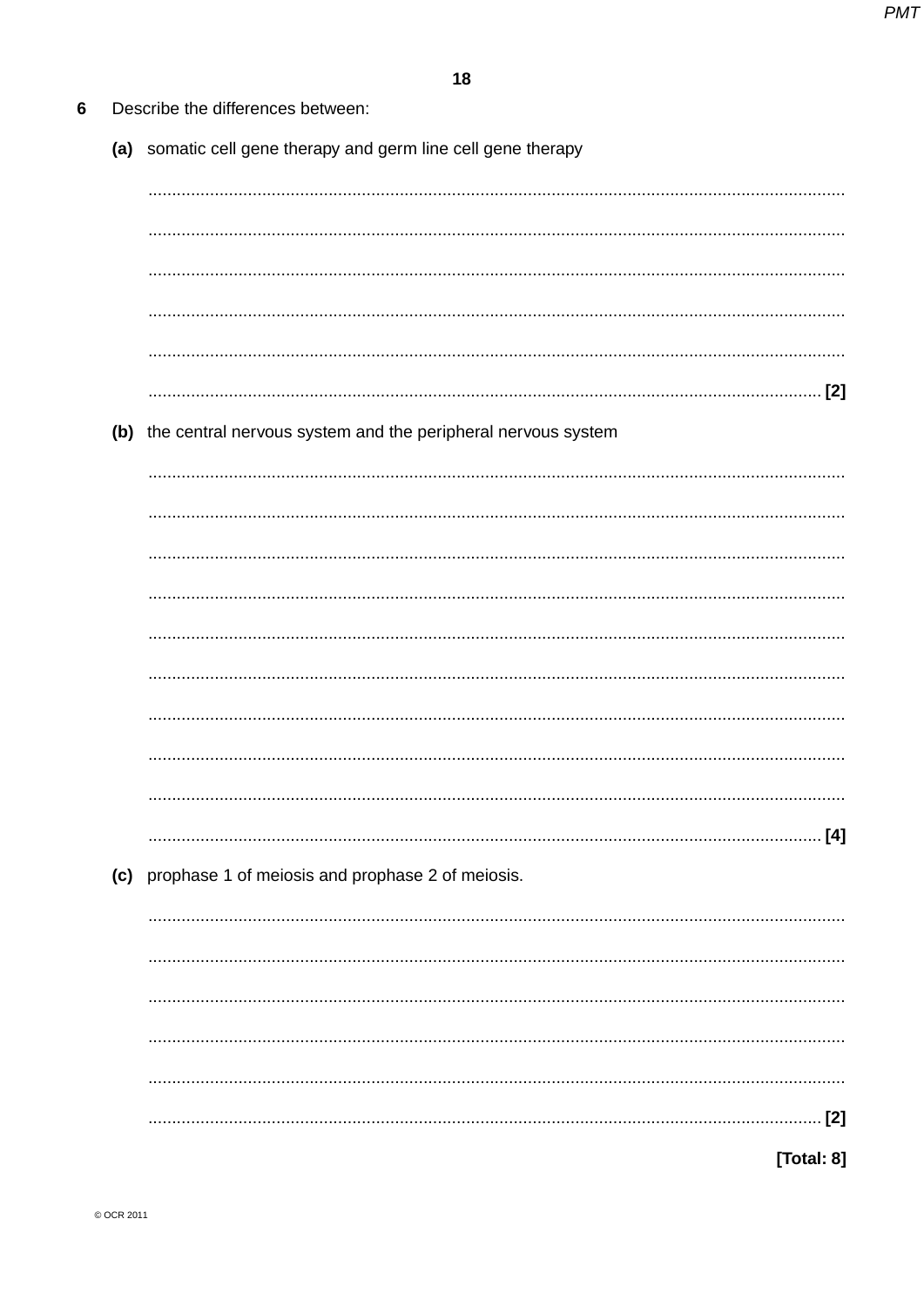**7** Two-spot ladybirds, *Adalia bipunctata*, show a colour polymorphism. They are normally red with two black spots. However, melanic individuals occur which are black with two red spots.

A student investigated the proportion of these colour forms in the ladybird population along a transect going up a hill near his school.

 **(a) (i)** Suggest a suitable technique by which the student might have collected his samples of ladybirds along this transect.

 ........................................................................................................................................... ........................................................................................................................................... ...................................................................................................................................... **[1]**

 **(ii)** The student's teacher suggested he should make several transects up the hill rather than just one transect.

Explain why this is good experimental design.

 ........................................................................................................................................... ........................................................................................................................................... ...................................................................................................................................... **[1]**

## **QUESTION 7(b) STARTS ON PAGE 20**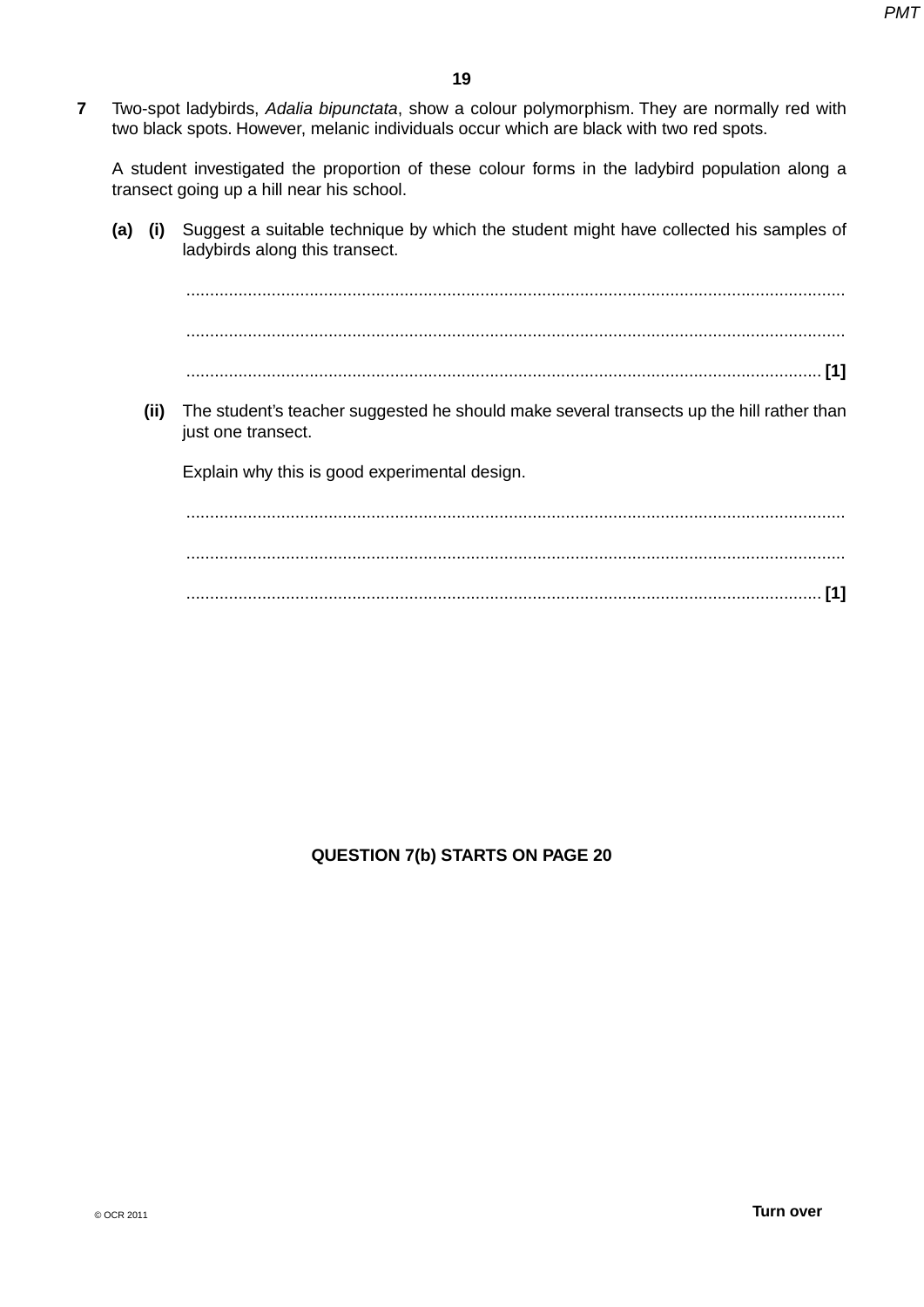(b) The student's results are shown in Table 7.1.

| height above<br>sea level (m) | total number of<br>red form of ladybird | total number of<br>black form of ladybird |
|-------------------------------|-----------------------------------------|-------------------------------------------|
| 100                           | 93                                      |                                           |
| 200                           | 78                                      | 13                                        |
| 300                           |                                         | 16                                        |
|                               |                                         |                                           |

#### Table 7.1

Suggest a method of processing this data to make comparisons between the frequency  $(i)$ of the red form and black form of ladybird at the different altitudes more valid.

Explain why your method is an improvement.

(ii) Evaluate whether the student was correct to conclude as follows:

"My data showed a positive correlation between increasing altitude and the frequency of the black form of the ladybird. I therefore concluded that high altitude causes the black form to survive better."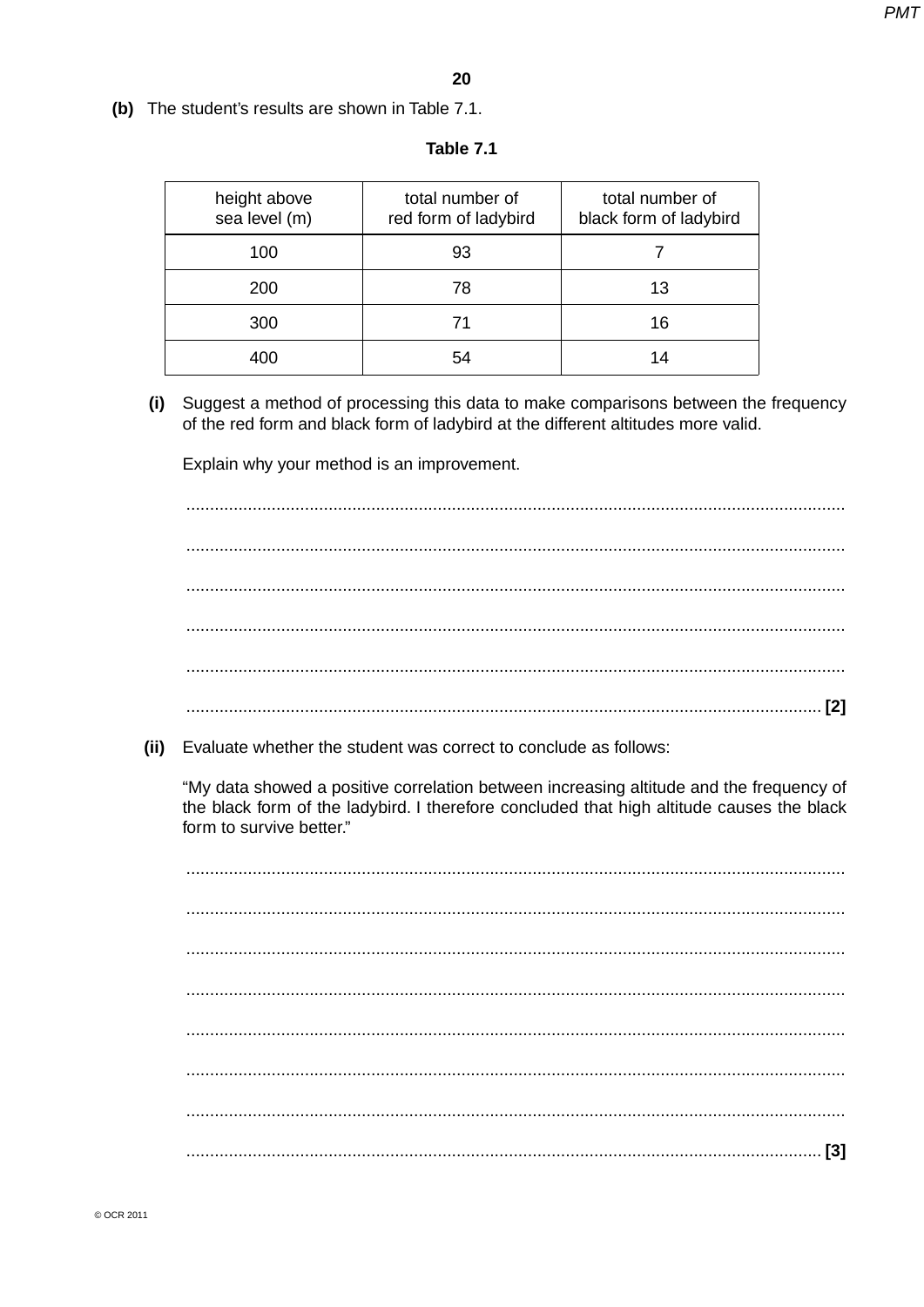**(c)** The black, melanic, form of the ladybird is caused by an allele (**B**) that is dominant.

The red form of the ladybird is therefore homozygous recessive at this locus (**bb**).

 **(i)** State what is meant by the term *recessive*.

 ........................................................................................................................................... ........................................................................................................................................... ...................................................................................................................................... **[1]**

 **(ii)** The data in Table 7.1 give the total number of the red form of ladybird found as 296, and the total number of the black form of ladybird as 50.

The Hardy-Weinberg principle states that:

$$
p + q = 1
$$

$$
p2 + 2pq + q2 = 1
$$

Use the Hardy-Weinberg principle and the figures given above to calculate the frequency of the dominant allele, p, and the recessive allele, q, in the two-spot ladybird population.

Show each step in your working. **Give your answers to 2 decimal places**.

p = .....................................................

**[Total: 11]**

#### **END OF QUESTION PAPER**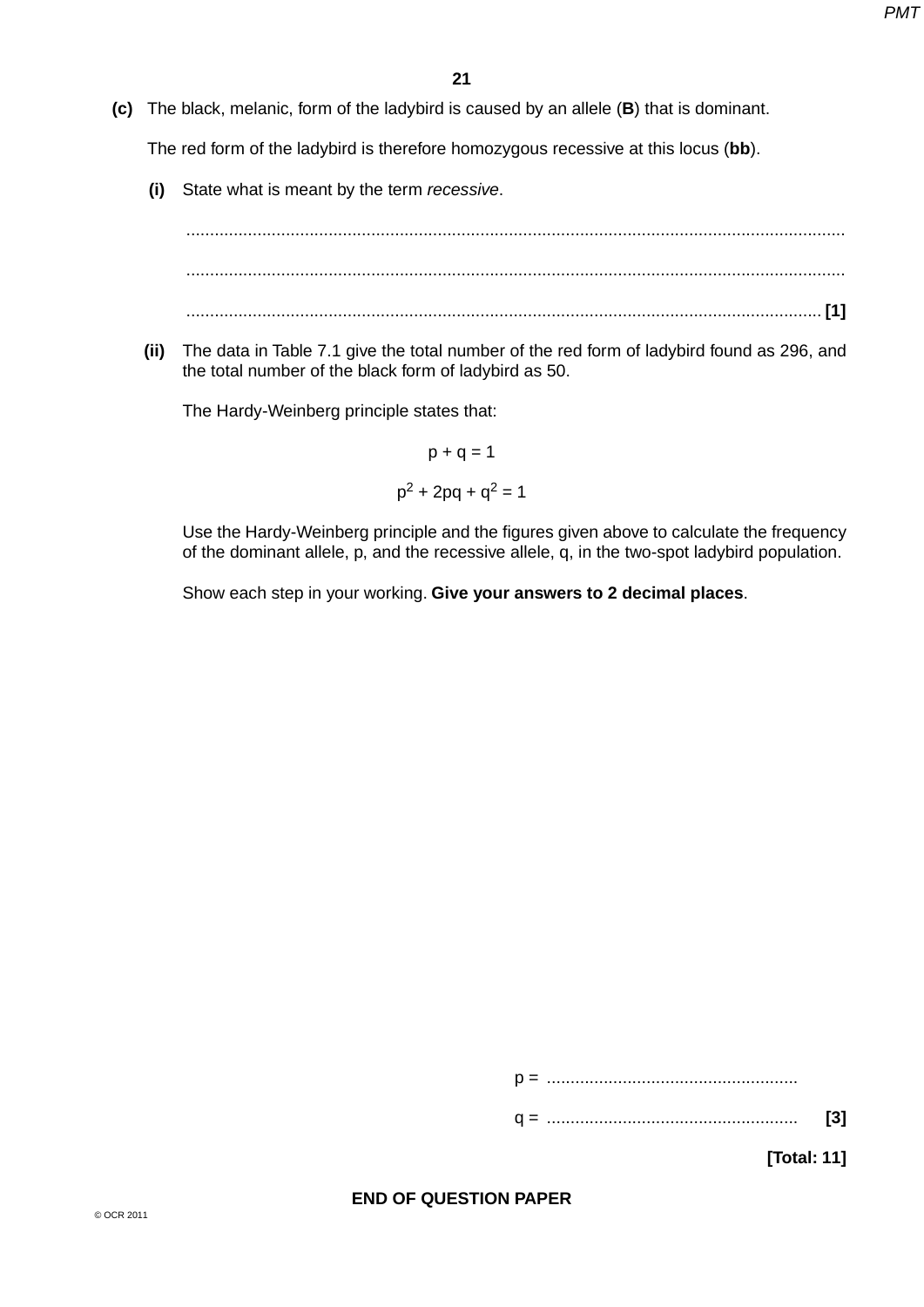# **ADDITIONAL PAGE**

If additional space is required, you should use the lined pages below. The question number(s)<br>must be clearly shown.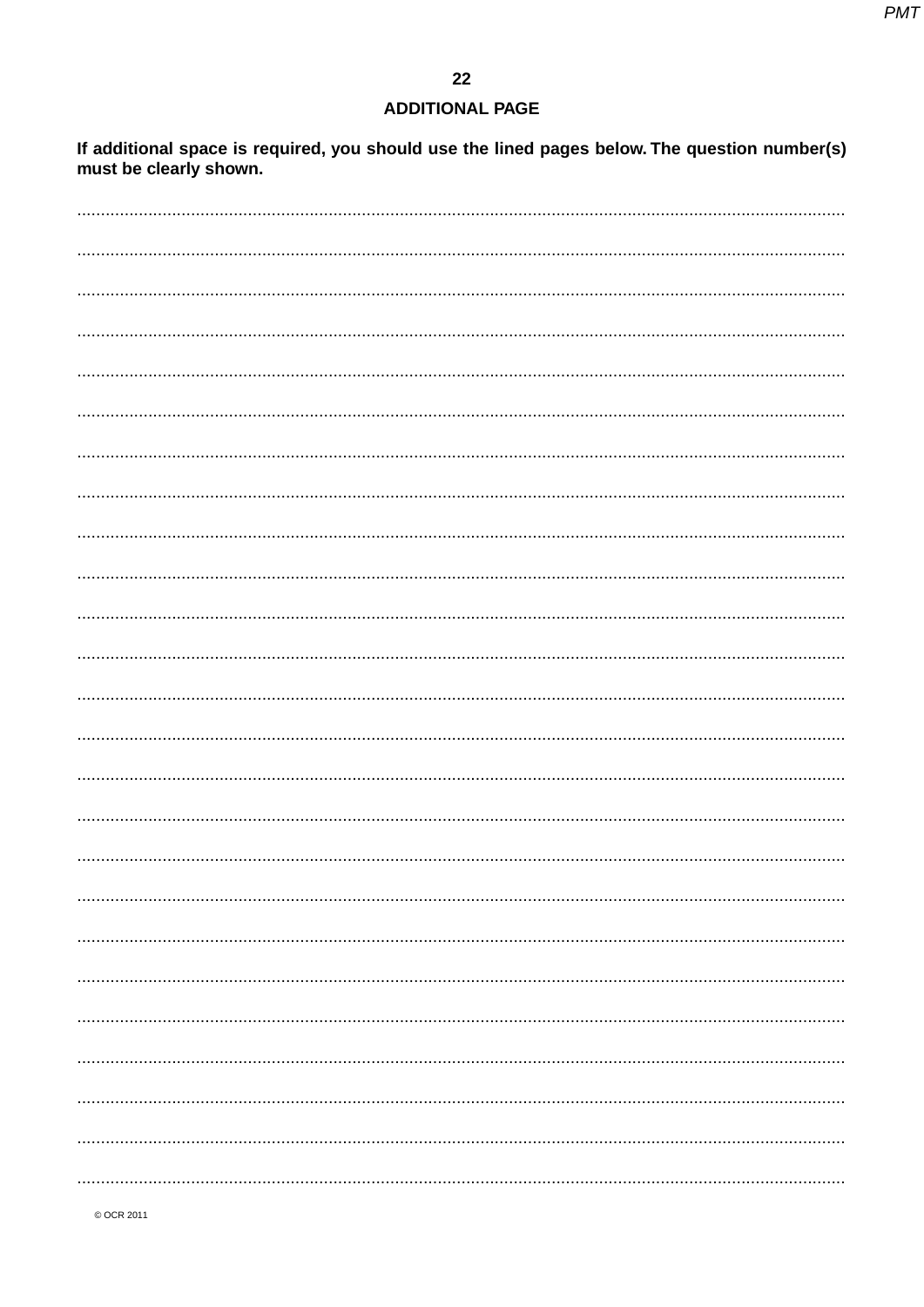# 23 **ADDITIONAL PAGE**